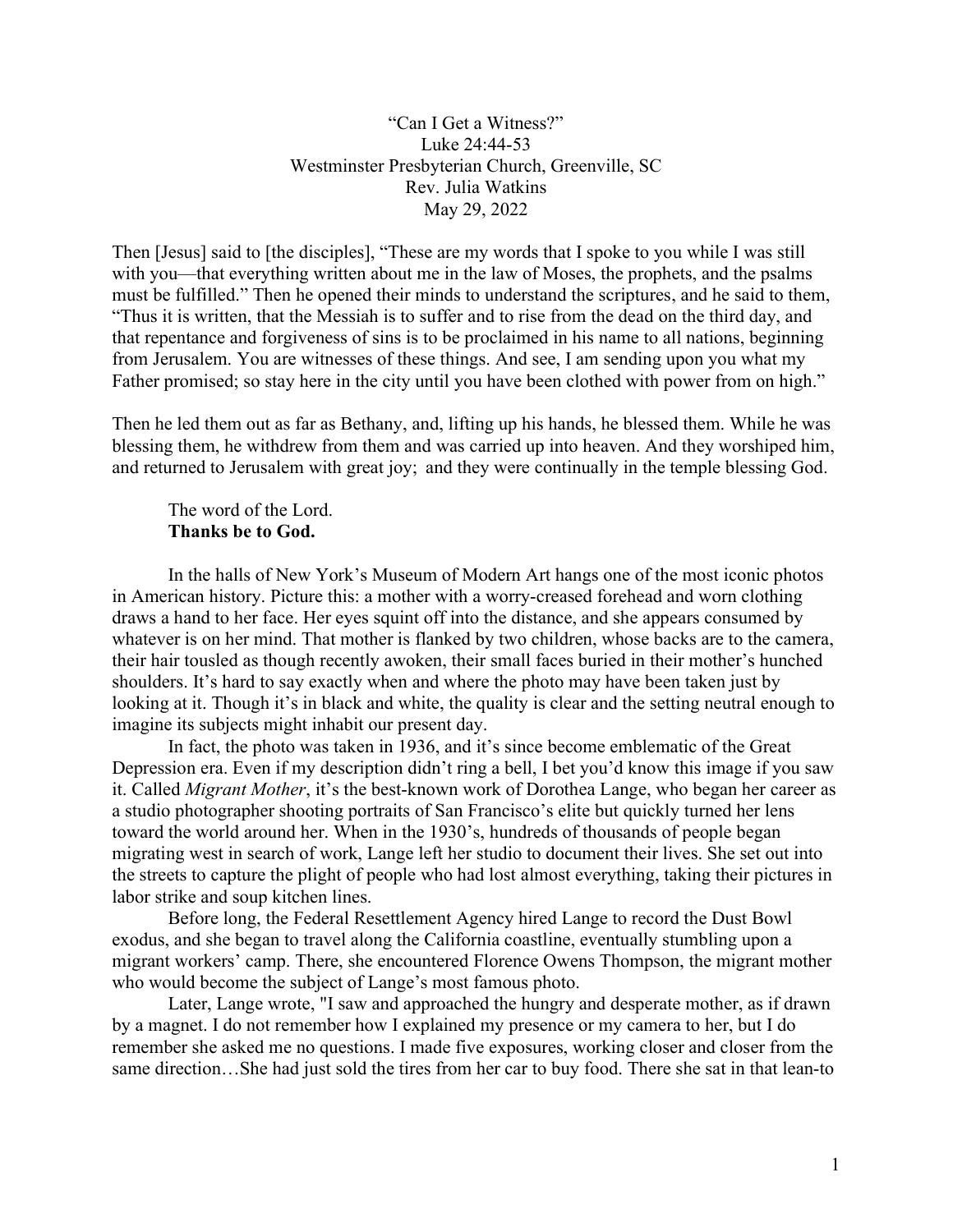tent with her children huddled around her, and [she] seemed to know that my pictures might help her, and so she helped me. There was a sort of equality about it."<sup>1</sup>

While some of the details of Lange's account have since been disputed, the photo remains among the most indelible images of its era. Lange captured both the strength and suffering of the migrant workers who had been so hard hit by the Depression. In doing so, she shaped the nation's imagination of its past and present. She put a face to the effects of economic crisis, and she underscored the resilience of those who endured it. For all that has been written about the Great Depression in the decades since, a picture, as they say, is still worth a thousand words.

Lange became one of the first true documentary photographers, her images serving as a witness to real people's real lives. Captured by her camera lens, her subjects became larger than their own lives alone. Their stories shaped the world to which they belong. Lange liked to say that the camera could teach people "how to see without a camera." She wrote, "A good photograph is not the object; the consequences of the photograph are the objects." She went on to say that the focus shouldn't be, "how did you do it [or] where did you find it," but it should center on the reality "that such things could be."<sup>2</sup> To put it another way, a good photograph expands our understanding of what is possible. It points to a broader reality. It bears witness to the world, with all its beauty and its pain.

What does it mean to bear witness in a world where there is both beauty and pain? That's a question I think many of us have been asking, especially this week, as we've taken in an especially heavy slate of headlines, while also navigating the endless stream of the everyday. This time, the inheritors of Dorothea Lange's legacy have captured a different set of images: children running from the building where their classmates' and teachers' lives were violently taken; memorials made to mark the 2-year anniversary of George Floyd's death; tanks rolling through hollowed-out cities in Ukraine; refugees taking shelter in basements and fleeing on trains. That's not to mention the sickness, strained relationships, and other struggles we face closer to home. It has been a heavy week, and it almost seems too much to bear.

All the while, other images continue to roll in: images of beaming graduates dressed up in their gowns; children proudly presenting themselves at spring plays and recitals; families gathering to celebrate birthdays, anniversaries, or the simple gift of one another; magnolias beginning to blossom in the near-summer heat. Amid all that is hard and heavy, joy persists.

So, how do we hold the good alongside the gut wrenching, the horrible in tension with the hopeful? What does it mean to bear witness in a world where there is both beauty and pain?

I imagine Jesus' followers were asking themselves the very same in the story we just heard. It's been weeks since Easter, though only a matter of days in the text, and today we find ourselves at the very end of Luke's gospel. The disciples have just borne witness to a breathtaking series of post-resurrection encounters at the empty tomb, on the road to Emmaus, and in the rooms where they are gathered. It seems Jesus has been showing up all over the place,

<sup>1</sup> https://guides.loc.gov/migrant-mother

<sup>&</sup>lt;sup>2</sup> https://www.americanswhotellthetruth.org/portraits/dorothea-lange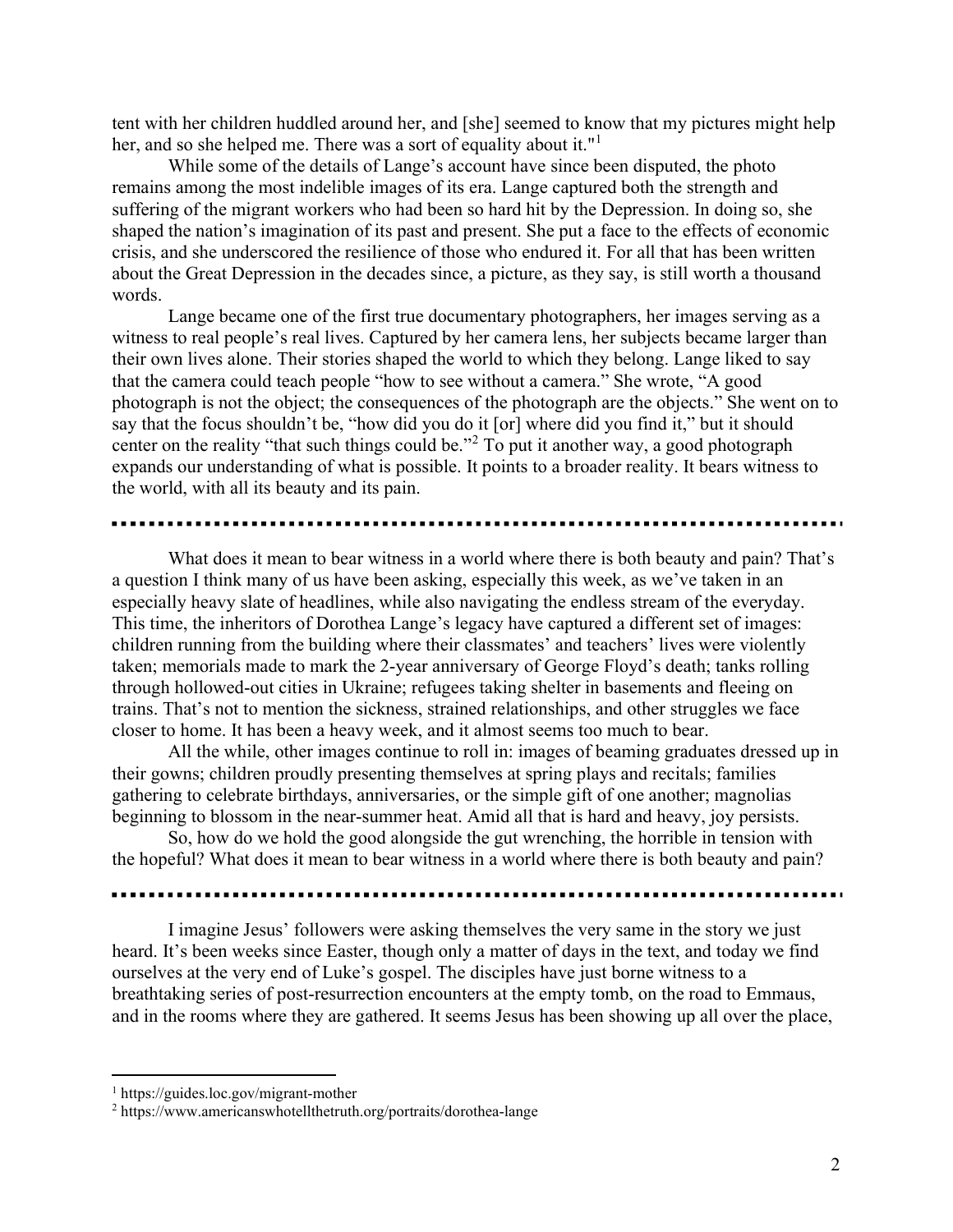popping in and out of rooms with greetings of "peace be with you," inviting his frightened friends to touch his hands and feet, and asking them for—of all things—a snack.

As Luke tells it, the disciples were "startled and terrified." Terrified, I'm sure, that they were to go on living without their friend and teacher. Equally terrified that he might not be gone after all, for in fact, the disciples "thought that they were seeing a ghost." They were terrified, and I imagine, also confused, as they recalled what Jesus had been saying all along and wondered how it all fit into what they were experiencing now. Amid all those feelings, I expect the disciples couldn't help being at least a little bit hopeful, hopeful that it might not be the end after all, even if they weren't quite sure of the alternatives.

While the disciples are still standing there, wide-eyed, Jesus begins to bring it all together. In a sweeping statement, he "opens their minds to understand," connecting past scriptures with their present fulfillment and future implications. It's a loaded message—that Jesus is the Messiah, the one who died and was raised so that repentance and forgiveness would be proclaimed to all nations—and the disciples have hardly begun to process it all when Jesus tasks them with bearing it forth. "You are witnesses of these things," he tells them, but before you begin to witness, you need to wait a while for some promised aid. Then, Jesus blesses them, and just like that, he's gone. Ascended. Withdrawn from the disciples. Carried up into heaven, as the scripture goes.

I'll be transparent with you here: I've long considered the ascension to be one of the strangest stories in the bible. Don't ask me why, but of all the metaphysical mysteries that unfold across the pages of scripture, this one really makes me go "huh." As a child, I imagined Jesus boarding a rocket ship and blasting up into heaven. Nowadays, I don't have many more answers for how it all may have happened, nor do I feel I need to, and evidently, I'm not alone.

The artists who have attempted to depict this strange and wonderful scene across the centuries typically show a mass of people gathered atop some Bethany hillside, their mouths open in amazement and eyes cast upward toward what little remains of Jesus. Often, it's only his hands, outspread in blessing, and his feet, still visibly wounded, that can be seen dangling out of the clouds into which he's being carried away.

As bizarre a scene as it is for us to imagine now, it must have baffled those witnesses whose feet remained firmly planted on the ground. With their living Lord departed, Jesus' friends now find themselves in a space between fear and relief, confusion and clarity, hope and doubt. They are negotiating the tensions between Jesus' absence and his presence, between their own fledgling awareness and lingering ignorance, tasked with bearing witness to something they can barely understand. Still, their immediate response is one of praise and blessing. The story of Jesus' ascension is one of both beauty and pain, through which the disciples are called to witness.

So, how *do* we bear witness in a world where there is both beauty and pain? How, indeed, do we bear witness at all?

The word *witness* isn't one we use all that often in everyday speech. Derived from the Greek, martys, the root of the word martyr, it's associated with a degree of risk we rarely encounter in daily life, though it would have been familiar to the early church. Today, witness tends to conjure images of crime scenes, courtrooms, and signatures printed on important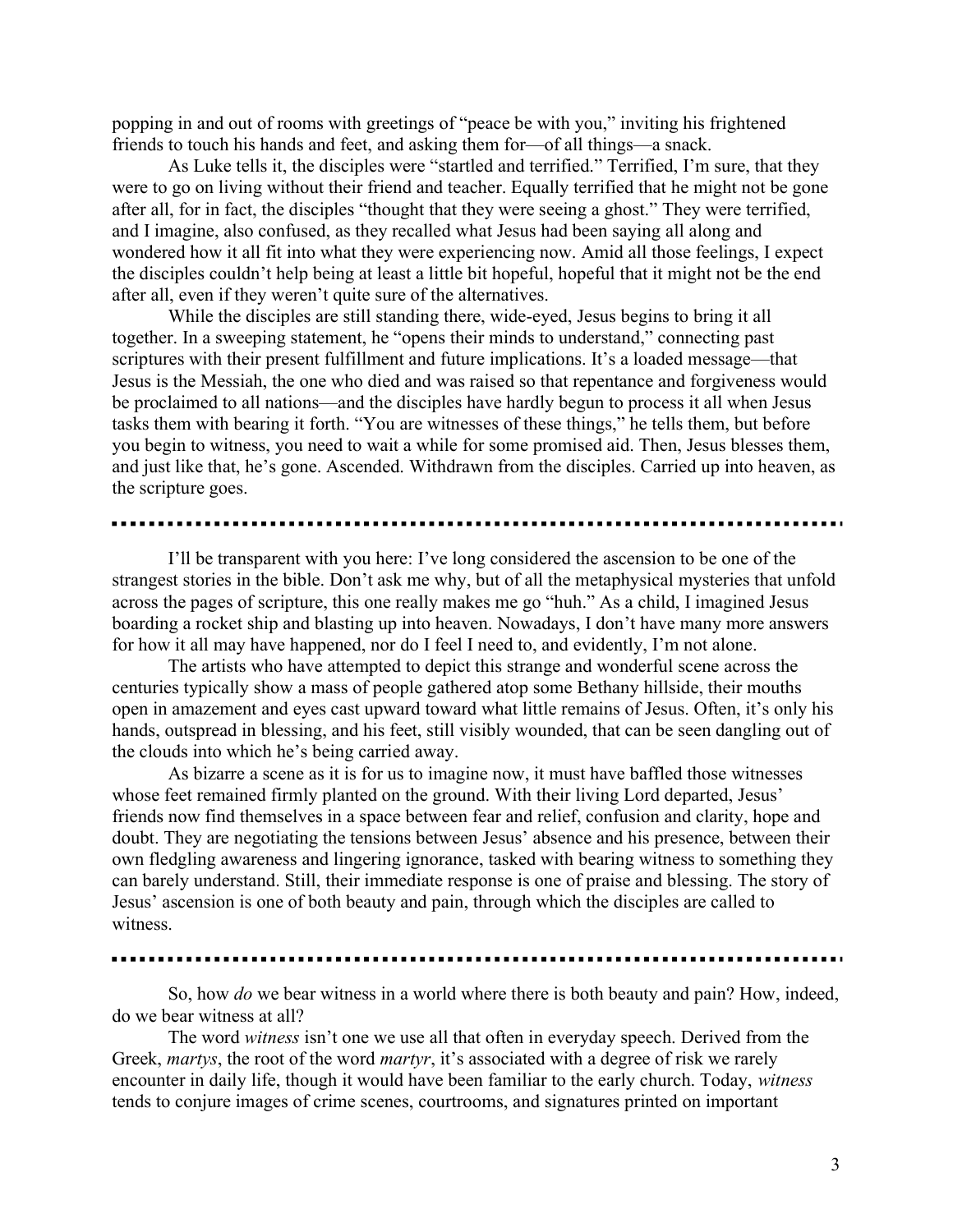paperwork. In some church traditions, witnessing involves the saving of souls and may even be accompanied by the distribution of fiery literature. Here at Westminster, we have a Witness and Service Committee, which oversees the outward-facing work of the church. Still, for all its uses, witness remains (at least in my mind) an unusual word, strangely formal and even old-fashioned to the modern tongue.

Though you might not expect it, one of the places the word witness transports me to is my garden. It's only since moving to Greenville that I've finally had enough room to plant a vegetable garden. Last year, it wasn't much more than a little patch where only the hardy radishes seemed to thrive. This year, I'm committed. It started back in early February, when I signed up for a class and started building a few raised beds with what little light lingered when I got home. I waited patiently until just before Tax Day to plant my first seeds, and almost every day since then, I've been watering and weeding and waiting…and waiting…and waiting…

When I go into the garden, I'm on the lookout for anything that may have changed since the day before. Sometimes, those changes come quickly; there's a sprout where there was once just soil, or a few more strawberries have ripened, or (worst case scenario) a worm that's found a feast in some of the fuller foliage. Other times, the change is so slow that I can barely perceive it, and I begin to wonder if anything is happening at all.

For the most part, the garden's transformation takes place beyond any action of my own. I may plant the seeds and water the soil with varying degrees of consistency, but at the end of the day, I can neither predict nor control when or even if the plants will produce fruit. I can't force the buds to bloom. There's something that borders on the miraculous that brings it all into being.

I may not be able to predict or control what happens in the garden, and believe me, that's a hard lesson for the latent perfectionist in me. But, if I can manage to loosen my grip, there's an incredible opportunity to participate in what is already happening there…to water and weed, to watch and wait…and wait…and wait some more…and, along the way, to witness the unfurling of life in my midst.

Jesus says to his disciples, "You are witnesses of these things," but he doesn't leave them alone with their work. Instead, he soon follows, "And see, I am sending upon you what my Father promised; so stay here in the city until you have been clothed with power from on high." Though the awe-struck disciples can't yet comprehend it, Jesus is promising they won't be alone in their pursuit of their call to be witnesses. They actually *can't* be alone in it but will only act by the power of the Holy Spirit, which will fill them with a higher power. Until then, Jesus charges them with sitting still and waiting for the Spirit to descend.

Much like the photographer who captures life through her lens and so shapes the world around her, we witnesses aren't tasked with writing the story ourselves. We aren't called to protect or preserve the story, any more than we are called to force it into being. Instead, we are called to pay attention to what is right in front of us—what God is doing in our midst—and to point toward it, to point toward it even when pointing seems foolish, risky, or naïve. We're called not only to point toward it, but to participate in it, to be on the lookout for ways we can join in God's work with and for the world, and to share God's love with others.

Amid life's beauty and pain, we are not alone, but empowered by the Holy Spirit so that we don't have to be God—we *can't* be—but can participate in what God is already doing through the church, even here in Greenville, in Uvalde, in Buffalo, in Minneapolis, Washington, and Ukraine. Even here, even now. God is up to something and calling us to be a part of it. There